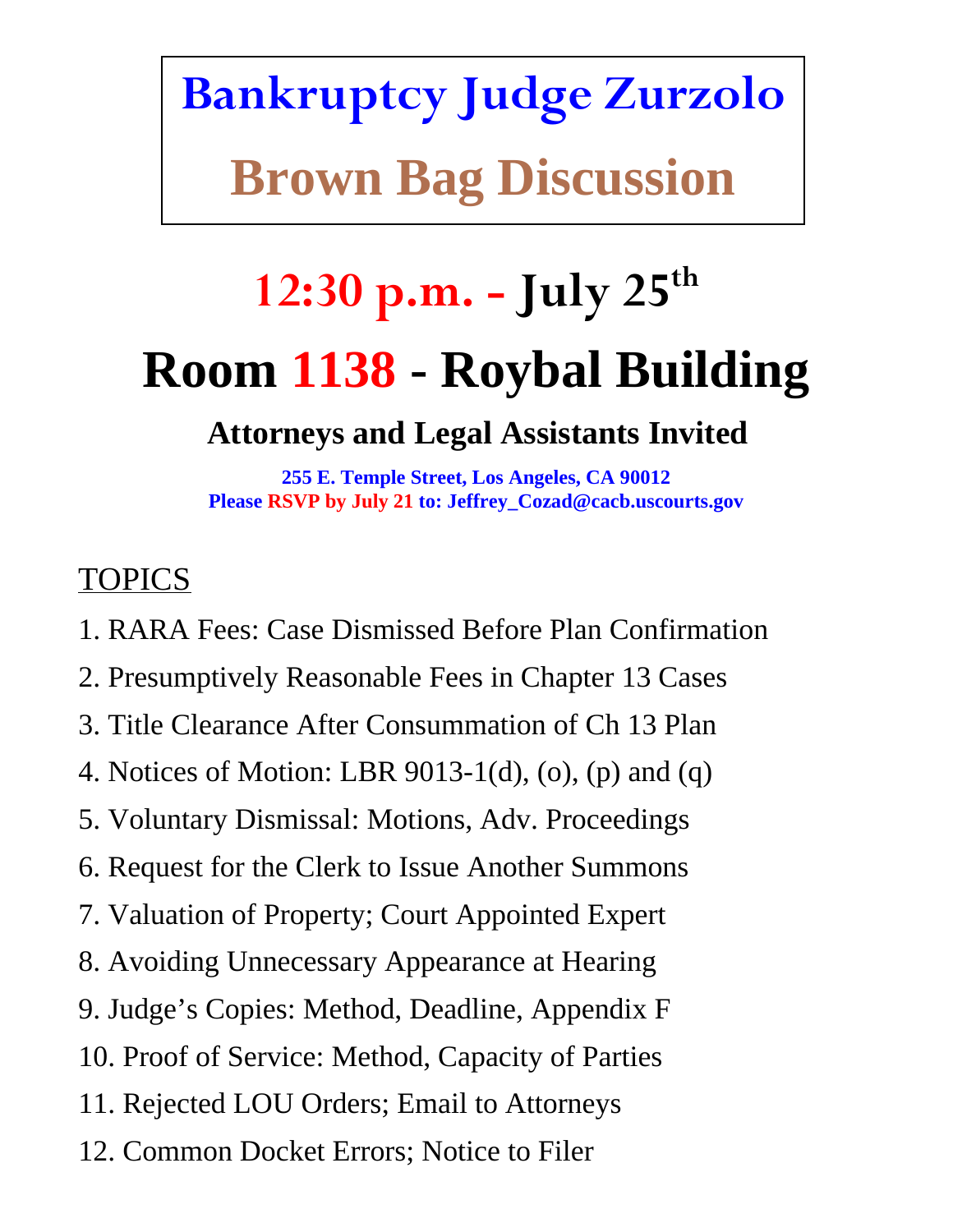### **1. RARA Fees in Ch 13 Case Dismissed Before Plan Confirmation**

- **a.** RARA fees (Rights and Responsibility Agreement) are only payable through a chapter 13 plan: See F 3015-1.7. RARA, page 5,  $2<sup>nd</sup>$  full paragraph
- **b.** Fees that are not paid via chapter 13 plan can be paid only by fee application: LBR  $3015-1(v)(5)$
- **c.** Must file a final fee application: LBR 2016-1(c); Comply w/LBR 2016-1(a)(1), including (D)-(K)
- **d.** Set a hearing on 21 days of notice to all creditors: FRBP 2002(a)(6), LBR 9013-1(d)
- **e.** Need 2 declarations: Debtor's dec  $-$  LBR 2016-1(a)(1)(J); Attorney's dec  $-$  LBR 9013-1(i)

### **2. Presumptively Reasonable Fees in Chapter 13 Cases**

- **a.** Specified services and presumptively reasonable fees: Court Manual Section 2.9, page 50 (2-50)
- **b.** Do not apply a presumptively reasonable fee to services not found in the list of specified services.
- **c**. Supplemental Fee Application required: LBR 3015-1(v)(2)
- **d.** Attorney declaration required as to the nature, necessity, and reasonableness of service provided: LBR 3015-1(v)(2), LBR 9013-1(I)

# **3. Title Clearance after Consummation of Chapter 13 Plan**

- **a.** If debtor has obtained a judgment avoiding a lien, no other court order is needed. If a judgment avoiding lien was not obtained pre-plan consummation, file an adversary proceeding at that time.
- **b.** Proper action is to submit the judgment and proof of consummation / discharge to the lienholder.
- **c.** LBR form F 4003-2.4.DEC.AFTERDISCH created for courts allowing lien avoidance by motion

# **4. Notices of Motion: LBR 9013-1(d), (o), (p) and (q)**

- **a.** Hearing, LBR 9013-1(**d**): F 9013-1.1.HEARING.NOTICE
- **b.** Opportunity to Request a Hearing, LBR 9013-1(**o**):
	- (1) Notice of Motion: F 9013-1.2.OPPORTUNITY.REQUEST.HEARING
	- (2) Declaration After Notice Period: F 9013-1.2.NO.REQUEST.HEARING.DEC
- **c.** No hearing, **some service by mail**, LBR 9013-1(**p**): F 9013-1.2.NO.HEARING.NOTICE
- **d.** No hearing, **no service by mail**, LBR 9013-1(**q)**: F 9013-1.2.NO.HEARING.NOTICE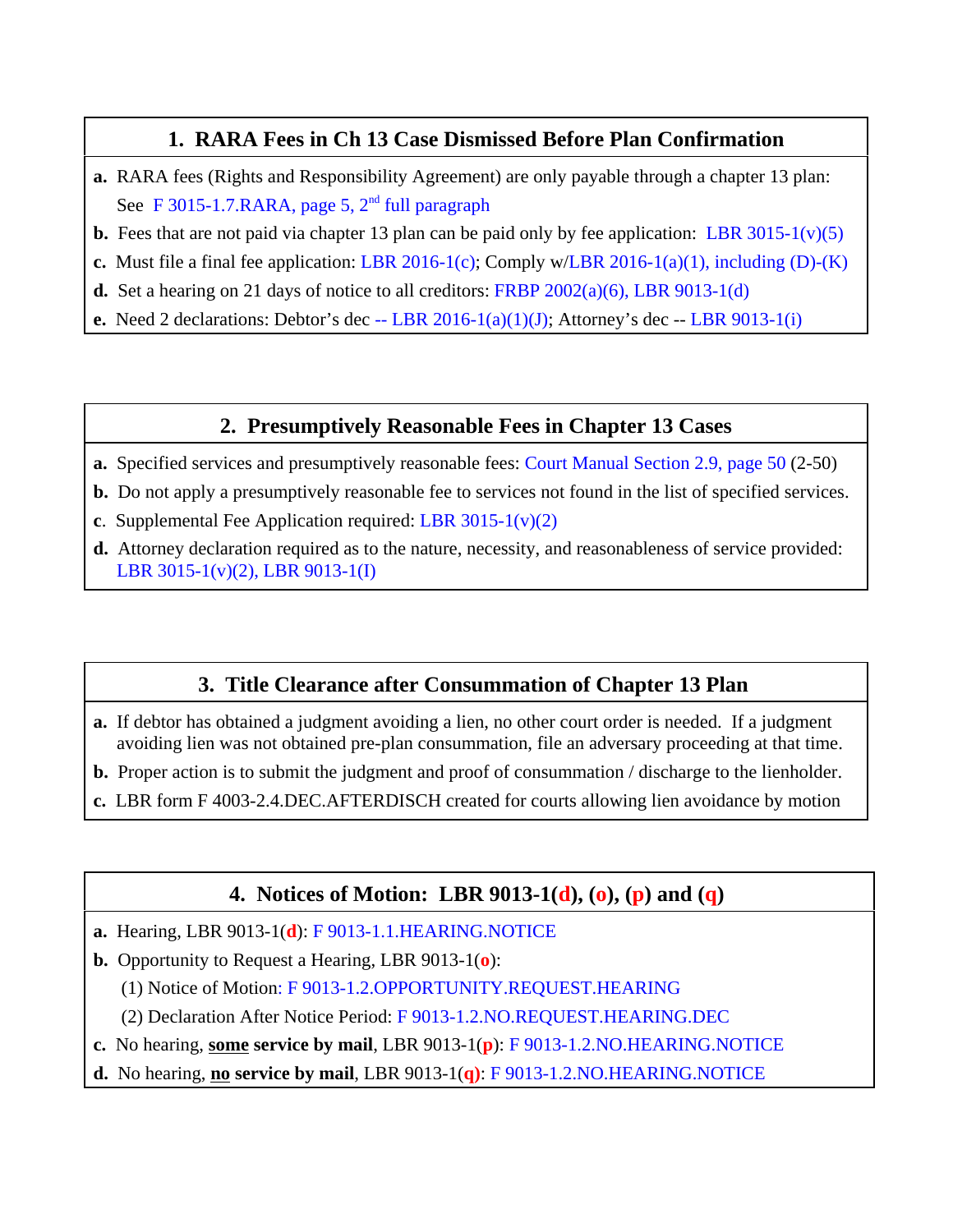### **5. Voluntary Dismissal: Motions, Adversary Proceedings**

- **a.** No legal authority to file "withdrawal" of motion; Withdrawal is not effective to waive appearance
- **b.** Dismissal procedure of FRBP 7041(a) applies in adversary proceedings and in motions that qualify as a contested matter. See FRBP 9014(c) and LBR 9013-1(k).
- **c.** Filing a "Voluntary dismissal" is effective only if a response has not been filed; otherwise, must file a stipulation to dismiss (order not needed), or a motion to dismiss (order required).
- **d.** LBR forms: F 7041-1.ADV.VOLUNTARY.DISMISSAL; F 9013-1.5.MOTION.VOL.DISMISSAL

### **6. Request for the Clerk to Issue Another Summons**

- **a.** Purpose: Make clear why a party requests a new summons:
	- (1) Replace a summons that is outdated or inaccurate ("Alias Summons"), **or**
	- (2) Add a new party to the adversary proceeding
- **b.** FRBP 7004(e) indicates only **7 days** to serve a summons; If not served, issue **another** summons.
- **c.** LBR 7004-1(a)(1)(B)**;** LBR form F 7004-1.2.REQUEST.ANOTHER.SUMMONS
- **d.** See VZ webpage: Order Settng Procedures for Adversary Proceeding Status Conferences, p. 1
- **e.** NOTE: Must add full name and street address to docket. The Bankruptcy Noticing Center is unable to mail an order to a party whose street address is not on the docket. Court Manual Section 4.6.

# **7. Valuation of Property; Court-Appointed Expert**

- **a.** Establishing FMV of collateral is helpful in many situations: Plan confirmation, claim treatment, cash collateral, sales & leases, lien avoidance, relief from stay, etc. FRBP 3012; 11 U.S.C. § 506(a)
- **b.** LBR forms: F 3012-1.MOTION.VALUATION; F 3012-1.ORDER.VALUATION
- **c.** Court-appointed valuation expert brings credibility to the process. Fed. Rule Evidence 706
- **d.** Stipulate to use court-appointed expert, share expert's fee, and to the FMV that the expert finds.

# **8. Avoiding Unnecessary Appearance at Hearings**

- **a.** Many LBR require appearance: LBR 9013-1(j), 7016-1(a), 9011-2(d), 3015-1(v) + RARA
- **b.** Appearance required unless court **HAS WAIVED** appearance in a tentative ruling or entered order
- **c.** Waiver may come after settled motion, grant w/o hearing, or approved continuance.
- **d**. Phone call to chambers ineffective. Follow 3-day-before-hearing rule: LBR 9013-1(m)
- **e.** Adversary Proceedings: In some limited situations, an appearance can be waived.

See VZ webpage: Order Settng Procedures for Adversary Proceeding Status Conferences, p. 3

**f.** RFS and chapter 13 plan confirmation hearings at which appearances will not be waived even if no opposition filed. See VZ webpage: Chapter 13 Miscellaneous Instructions/Procedures 4